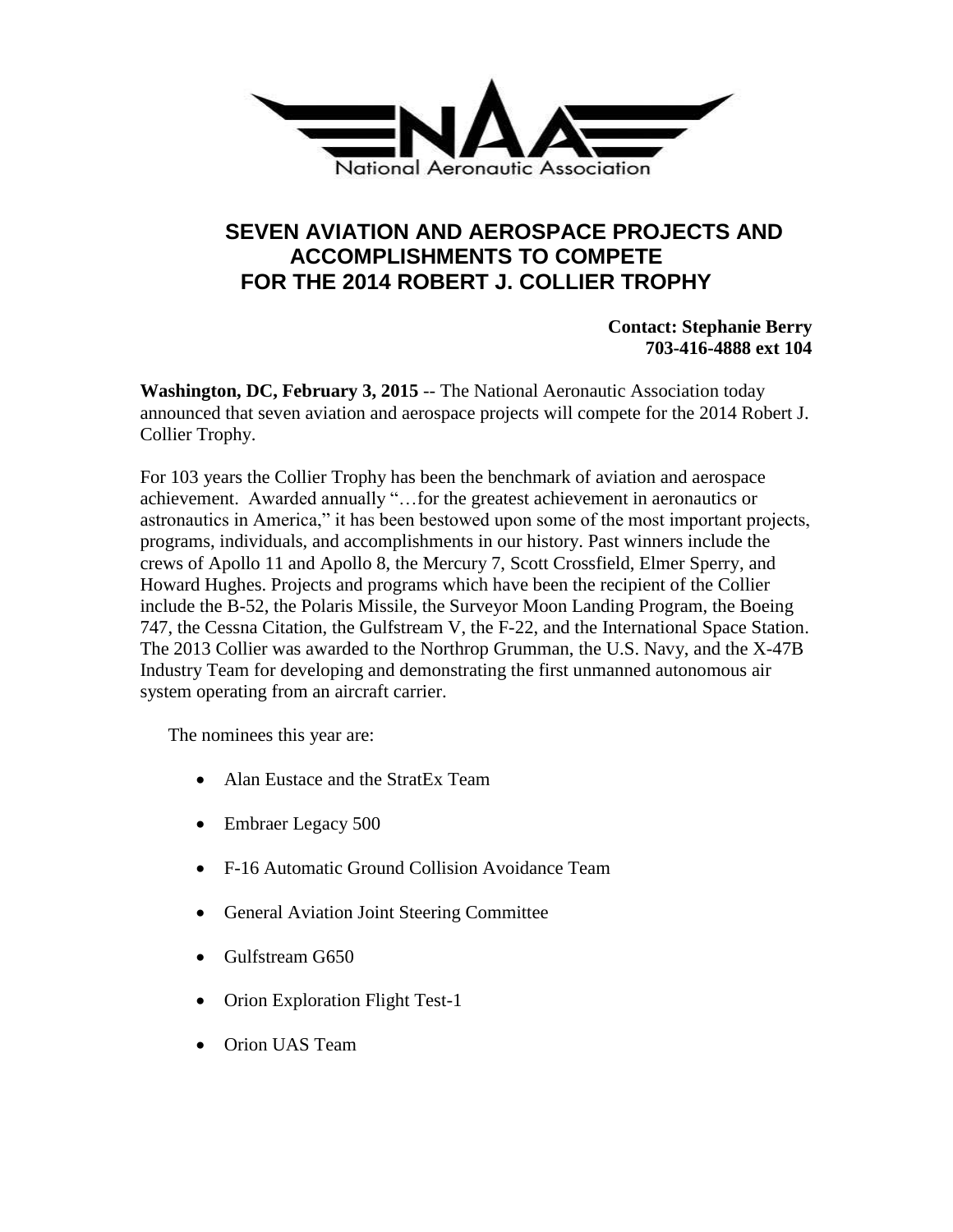Led by NAA Chairman Jim Albaugh, the Selection Committee will consist of leaders representing organizations throughout aviation and aerospace. Included on the Committee are two former recipients of the Collier Trophy:

Larry James – NASA/JPL Mars Curiosity Rover (2012) Carl Johnson – Northrop Grumman X47-B (2013)

The Selection Committee also includes:

Richard Aboulafia, The Teal Group Ali Bahrami, AIA David Bailoff, Embraer Andrew Broom, Honda Aircraft Company Steve Callaghan, NAA Awards And Events Committee Steve Champness, Aero Club of Metropolitan Atlanta Brian Chase, Textron Dave Coleal, Spirit AeroSystems Barry Eccleston, Airbus Group Dave Franson, Wichita Aero Club Randy Greene, Safe Flight Instrument Corporation T.C. Jones, Northrop Grumman Tim Keating, The Boeing Company Leo Knaapen, Bombardier Aerospace Joe Lombardo, General Dynamics Dr. Sandy Magnus, AIAA Dave Manke, United Technologies/Pratt & Whitney Mary Miller, Signature Flight Support Stan O'Connor, GE Aviation Ken Panos, AeroJet Rocketdyne Steve Plummer, Rolls-Royce North America Skip Ringo, The Ringo Group Bob Rubino, Lockheed Martin Laurie Sussman, Rockwell Collins John Tylko, Aurora Flight Sciences Mark Van Tine, Jeppessen

Jonathan Gaffney, President and CEO of NAA, will serve as the Director of the process and is a non-voting member of the Committee.

The Selection Committee will meet on Wednesday, March 11<sup>th</sup>, in Arlington, Virginia, and the winner will be announced that evening at the [NAA Spring Awards Dinner t](http://naa.aero/html/events/index.cfm?cmsid=263)o be held at the Crystal Gateway Marriott.

The formal presentation of the Collier Trophy will take place at a later date at the Collier Dinner in Arlington, Virginia. More information can be found at [www.naa.aero.](http://www.naa.aero/)